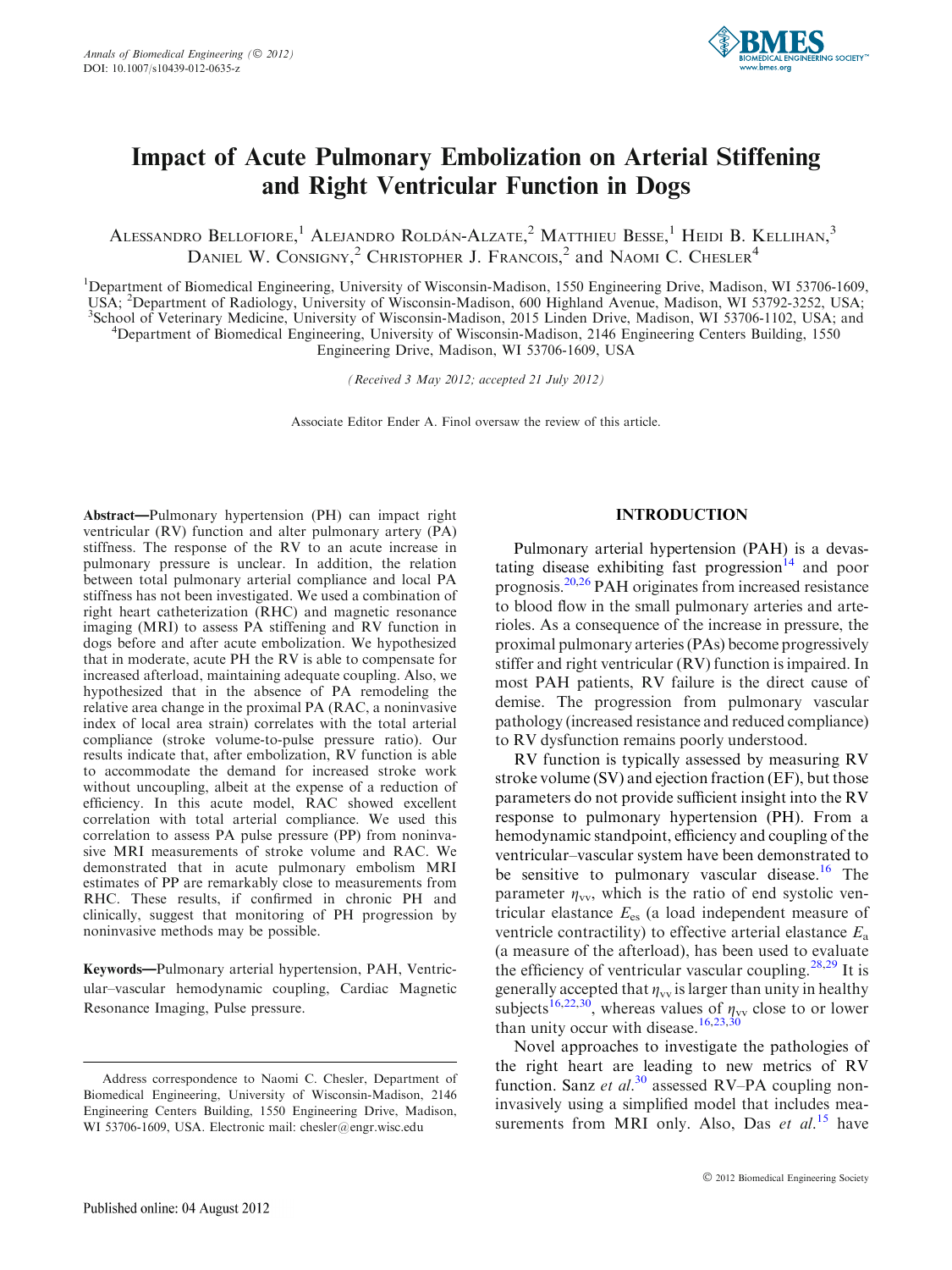<span id="page-1-0"></span>proposed that the efficiency of the RV can be estimated by the ratio of the net energy transferred to the blood pool in one heartbeat to the stroke work. This energy approach can be used along with  $\eta_{vv}$  to assess RV performance in PAH.

There is evidence that RV failure in PAH is correlated with the progressive stiffening of the large PAs. Increases in mean PA pressure (mPAP) and pulmonary vasculature resistance (PVR) are the primary parameters used in the diagnosis of PAH, but have limited prognostic value. $2,11$  In contrast, decreases in total arterial compliance, $25$  calculated as the stroke volumeto-pulse pressure ratio (SV/PP), and proximal PA relative area change  $(RAC)^{17}$  $(RAC)^{17}$  $(RAC)^{17}$  are both correlated with mortality. These findings suggest that SV/PP and RAC may be correlated. Such a correlation, if proved, could be used to estimate PA pulse pressure (PP) from SV and RAC, both of which can be measured non-invasively by MRI. PP is an indicator of all-cause cardiovascular mortality and morbidity $4$  and is correlated with mPAP. $32$ 

Large animal models of PAH can be used to evaluate the response of the right ventricular–pulmonary vascular system to a hypertensive state. Acute pul-monary embolism is one frequently used model<sup>[18,21,33](#page-9-0)</sup> and has the advantage of the absence of long-term adaptation (remodeling) of the PAs and RV to the elevated mPAP. It is unclear whether RV dysfunction can be directly triggered by an acute increase in mPAP or if it also requires chronic changes in the RV and pulmonary vasculature. It has been reported that, similar to the left ventricle  $(LV)$ ,  $^{1,10,29}$  $^{1,10,29}$  $^{1,10,29}$  $^{1,10,29}$  the RV has a reserve of stroke work that can be used to compensate for acute increases in afterload, even quite significant increases.[16](#page-9-0) However, the RV wall is thinner than the LV and so may be more susceptible to acute changes<sup>[8](#page-8-0)</sup>; therefore, if even moderate hypertension is acutely induced by embolization, the RV is believed to have limited ability to compensate, which can quickly lead to RV failure. $^{13}$  $^{13}$  $^{13}$ 

In this study we combine magnetic resonance imaging (MRI) and RHC to investigate the response of PA and RV to moderate, acute pulmonary embolization in healthy dogs. We assess RV volumes, RV–PA coupling efficiency and energy transfer ratio to clarify whether an acute increase in mPAP to over 30 mmHg is able to impair RV function and efficiency and cause decoupling. We also investigate the effect of increased mPAP on arterial stiffening, to ascertain whether SV/ PP and RAC, which is strictly an area strain or deformability but correlates well with PA stiffness, are correlated in acute pulmonary embolism. Our hypotheses are (1) that an acute increase in peripheral resistance does not impair RV function, RV–PA coupling or energy transfer, and (2) in the absence of PA



remodeling, proximal PA stiffness (RAC) and total PA compliance (SV/PP) are correlated.

# MATERIALS AND METHODS

Acute PAH was induced by microbead injection in six female beagles  $(8.3 \pm 2.4 \text{ kg}$  body weight). The sequence of experimental procedures is outlined in Fig. 1.

General anesthesia was induced in all dogs by intraveneous propofol injection (10 mg/kg body weight). After endotracheal intubation, anesthesia was maintained with isoflurane  $(1-3\%)$  in 100% oxygen using mechanical ventilation at a respiratory frequency of 11 breaths/min. Lactated Ringer's solution was infused at a rate of 10 mL/kg/h. A femoral arterial catheter was inserted and systemic arterial pressure (SAP) and arterial blood gases were monitored. The femoral and external jugular veins were catheterized for RHC access, delivery of emboli, delivery of contrast for angiography and blood sampling. Thirty minutes after the stabilization of the animals, baseline



FIGURE 1. Flowchart of the experimental procedures.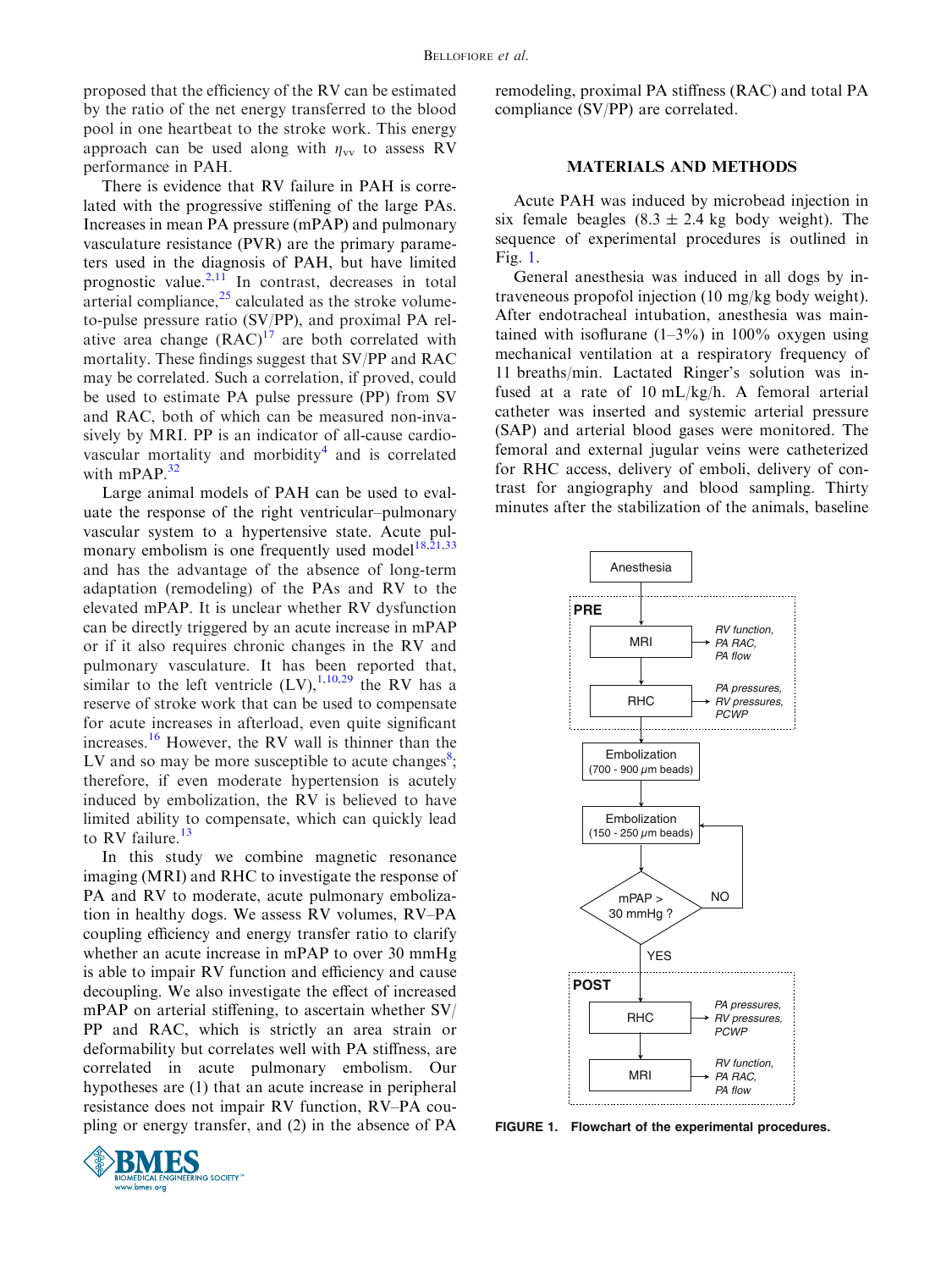CO, SAP, PAP (systolic, diastolic, mean), pulmonary capillary wedge pressure (PCWP), RV pressure, and right atrial pressure were measured.

While maintaining the dog under anesthesia, magnetic resonance imaging (MRI) and right heart catheterization (RHC) were repeated twice, first to obtain baseline vitals, pressures, RV function, and large PA geometry in the healthy animal (PRE tests), and second to measure the same parameters after acute PAH was successfully induced by embolization (POST tests). Dogs were humanely euthanized after the POST tests. All the procedures were approved by the Institutional Animal Care and Use Committee (IACUC) of the University of Wisconsin-Madison.

### Magnetic Resonance Imaging

MRI studies were performed on a clinical 3T scanner (MR750, GE Healthcare, Waukesha, WI, USA) using an 8-channel cardiac coil and vector electrocardiographic (ECG) gating. RV function was assessed from axial ECG-gated CINE balanced steady state free precession (SSFP) images through the entire heart. Parameters for SSFP imaging included:  $31 \times 19$  cm field of view,  $224 \times 192$  matrix, 7 mm slice, 0 mm gap,  $\pm 125$  kHz bandwidth, TR/TE = 3.1/1.1 ms (fractional readout), and segmentation factor of 12, for a true temporal resolution of 37 ms. Twenty interpolated time frames were reconstructed at each slice location. Between 13 and 16 slices were acquired depending on anatomy, each slice within an 8–10 s time interval of suspended ventilation.

2D phase contrast (PC) images were acquired in double oblique planes through the main PA (just distal to the pulmonic valve plane), the left and the right PA. Image parameters for 2D PC imaging were:  $35 \times 26$  cm field of view,  $256 \times 160$  matrix, 7 mm slice,  $\pm 62.5$  kHz bandwidth, 150 cm/s velocity encode ("venc"),  $TR/TE = 5.5/2.6$  ms (full echo), and segmentation factor of 8, for a true temporal resolution of 44 ms. Twenty interpolated time frames were reconstructed. One slice was acquired while suspending ventilation for approximately 15–17 s.

#### Right Heart Catheterization

Measurement of PAP (mean, systolic, and diastolic) and PCWP was performed with a fluid-filled pressure catheter advanced from the femoral vein into the main PA under fluoroscopic guidance. The pressure catheter was then withdrawn into the RV to measure end systolic pressure (RVESP) and end diastolic pressure (RVEDP). Pulmonary vasculature resistance (PVR) was calculated from pressure and flow data as follows:

$$
PVR = \frac{mPAP - PCWP}{CO}
$$
 (1)

### Embolization

To create acute PH, polyvinyl alcohol microbeads (Contour SE Microspheres, Boston Scientific, Natick, MA, USA) were repeatedly injected into the right atrium through a catheter via the external jugular vein. A first increase in mPAP was obtained by injecting 2 mL of 700–900  $\mu$ m beads. Subsequently, 2–5 mL of 150– 250  $\mu$ m beads were injected in multiple stages to gradually increase mPAP. PAP was measured intermittently and bead injection was continued until mPAP was greater than 30 mmHg (Fig. [1](#page-1-0)).

### Data Analysis

RV function was assessed analyzing the axial ECGgated CINE balanced steady-state-free-precession (SSFP) images with ReportCard<sup>TM</sup> (GE Healthcare, Waukesha, WI, USA). Images were semi-automatically segmented to calculate RV volume at each of the 20 time frames during the cardiac cycle. End diastolic volume (EDV) and end systolic volume (ESV) were obtained as the minimum and maximum volumes, respectively. Stroke volume SV and ejection fraction EF were calculated as  $SV = EDV - ESV$  and  $EF = SV/EDV$ , respectively. Cardiac output (CO) was calculated as the product of SV and heart rate (HR).

In order to measure cross sectional area and blood flow in the main, left, and right PA, the 2D PC images were analyzed using the CV Flow analysis tool (Medis, Leiden, The Netherlands). The PA contours were segmented manually on the phase images to obtain blood velocity over the entire cardiac cycle and on the magnitude images to evaluate the cross sectional area at peak systole ( $A_{\text{max}}$ ) and at end diastole ( $A_{\text{min}}$ ). The relative area change (RAC) was calculated as:

$$
RAC = \frac{A_{\text{max}} - A_{\text{min}}}{A_{\text{max}}}
$$
 (2)

Mean blood flow through the PA was calculated as the product of the average velocity and the cross sectional area at a given time during the cardiac cycle.

The end-systolic elastance  $E_{es}$  can be evaluated from pressure–volume loops using either multi-beat<sup>[19](#page-9-0)</sup> or single-beat methods. $6,33$  $6,33$  Single beat methods have been extensively used but their validity in the RV is still unclear. $^{24}$  $^{24}$  $^{24}$  In addition the choice of the portion of the original pressure waveform to use for the sinusoidal fit increases the uncertainty of  $P_{\text{max}}$  estimates. In this study we assumed that the volume-axis intercept of the ESPVR can be neglected<sup>[12](#page-8-0)[,30](#page-9-0)</sup> and so calculated the

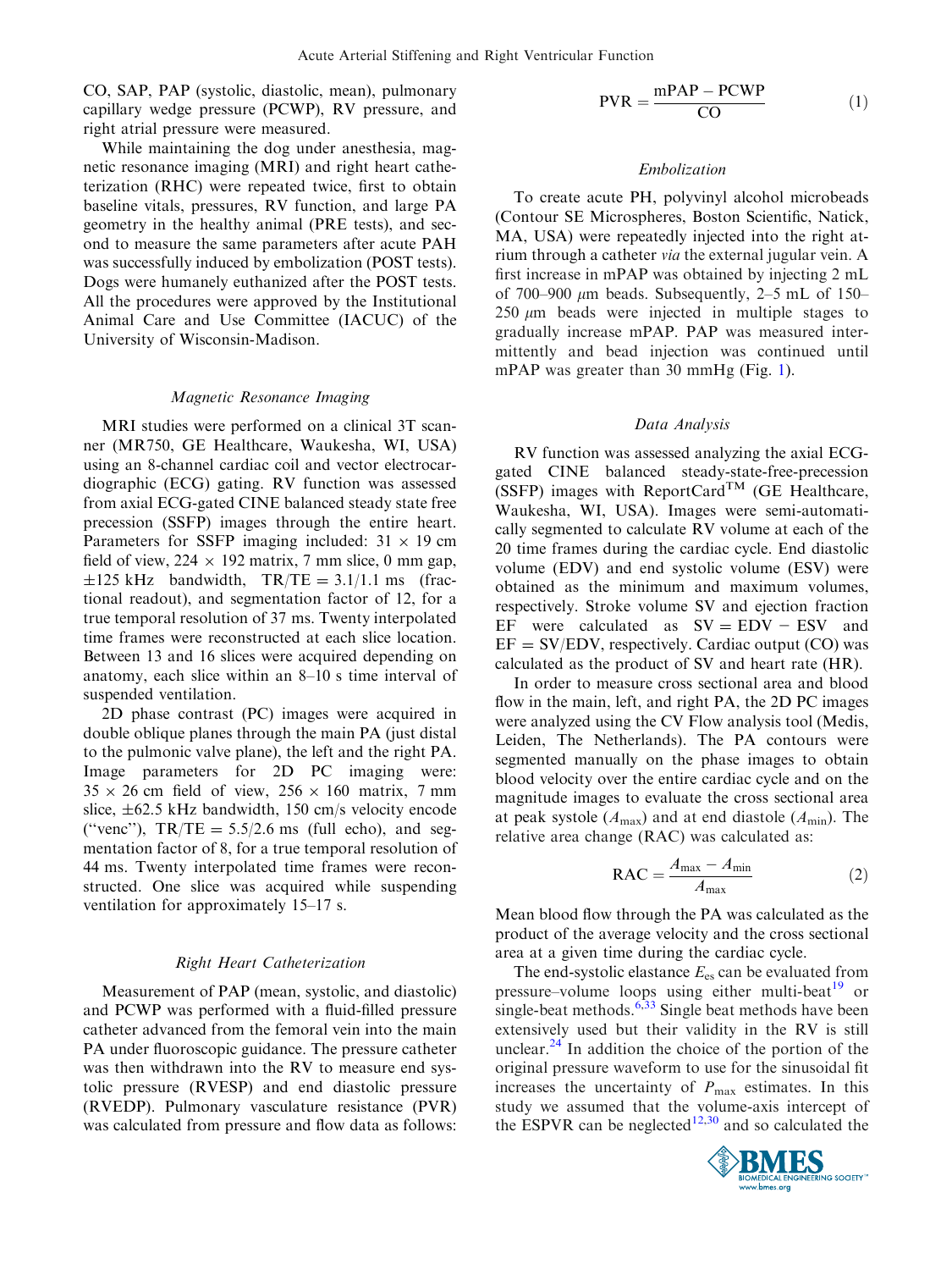<span id="page-3-0"></span>end-systolic elastance as the maximal pressure/volume ratio in the  $RV<sup>9</sup>$  $RV<sup>9</sup>$  $RV<sup>9</sup>$ :

$$
E_{\rm es} = (P/V)_{\rm max} \tag{3}
$$

The effective arterial elastance  $E_a$  was originally defined as a steady-state parameter that incorporates the principal elements of the Windkessel model of the pulmonary vascular bed. It has been shown that taking into account the left atrial pressure provides a better approximation of  $E_a$  than mPAP/SV.<sup>[27](#page-9-0)</sup> We used PCWP as an approximation of the left atrial pressure and calculated  $E_a$  as:

$$
E_{\rm a} = \frac{\rm mPAP - PCWP}{\rm SV} \tag{4}
$$

RV–PA coupling efficiency was calculated as  $\eta_{\text{vv}} = E_{\text{es}}/E_{\text{a}}$ . We also tested a simplified model proposed by Sanz et  $al.^{30}$  $al.^{30}$  $al.^{30}$  proposed to evaluate the coupling efficiency from MRI data only:

$$
\eta'_{vv} = \frac{SV}{ESV} \tag{5}
$$

Pressure–volume loops, obtained by combining MRI and RHC data, were integrated to evaluate the stroke work (SW). PA pressure from RHC and flow data from 2D PC images also were combined to calculate  $E_{\text{net}}$  using the formulation proposed by Das et al. $15$ :

$$
E_{\text{net}} = \int_{0}^{T} \left( p + \frac{1}{2} \rho v^2 \right) Q dt \tag{6}
$$

where  $p$ ,  $v$ , and  $Q$  are, respectively, time-dependent pressure, velocity, and flow rate in the main PA,  $\rho$  is blood density and  $T$  is the heartbeat duration.

From the hypothesis that the total arterial compliance SV/PP is correlated with the RAC, we formulated the following model to calculate PP from MRI measurements of SV and RAC:

$$
PP = \frac{SV}{\alpha_{PP} \cdot RAC + \beta_{PP}}\tag{7}
$$

A nonlinear regression was performed in MATLAB 7.12 (The Mathworks, Natick, MA, USA) to estimate the coefficients  $\alpha_{\rm PP}$  and  $\beta_{\rm PP}$ .

In order to formulate a model for mPAP, we determined the slope and intercept of the linear correlation between mPAP and PP $,$ <sup>[32](#page-9-0)</sup> and included the intercept  $(d_m)$  as a constant in a nonlinear regression to estimate the coefficients  $\alpha_m$  and  $\beta_m$  in the correlation

$$
mPAP = \frac{SV}{\alpha_m \cdot RAC + \beta_m} + d_m \tag{8}
$$



We repeated the nonlinear regression for the sPAP:

$$
sPAP = \frac{SV}{\alpha_s \cdot RAC + \beta_s} + d_s \tag{9}
$$

where  $d_s$  is the intercept we calculated from the linear correlation between sPAP and PP.<sup>[32](#page-9-0)</sup>

All the tests for one animal were performed on the same day and we verified that the heart rate during MR was less than 10% different from that during RHC. All data are reported as mean value  $\pm$  standard deviation. Statistical significance was investigated using a paired  $t$  test. A 2-tailed probability value  $p < 0.05$  was considered evidence of statistical difference. Values of  $p < 0.001$  were noted as highly significant. Agreement between RHC and MRI estimates of PP, mPAP, and sPAP were evaluated using the  $R^2$ correlation coefficient and the Bland–Altman plot.

#### RESULTS

Table [1](#page-4-0) summarizes the data obtained from RHC and MRI for the six dogs before (PRE) and after (POST) embolization. Embolization resulted in a dramatic increase of the pressure in the PA. Mean PAP increased by about three times ( $p < 0.001$ ) and PP also increased significantly ( $p = 0.047$ ). PVR was more than doubled after embolization ( $p = 0.002$ ). PCWP doubled ( $p = 0.001$ ), but the POST values were low enough (<15 mmHg) to exclude involvement of the left heart. $3$ 

After embolization, RV pressure was significantly larger at peak systole  $(p = 0.003)$  as well as at end diastole ( $p = 0.006$ ).

#### Right Ventricular Function

MRI measurements of RV function revealed no significant change in ESV or EDV. SV was maintained at an average value of ~15 mL and EF did not change significantly. CO was also preserved after embolization  $(p = 0.330)$ . In order to maintain the RV function substantially unchanged in spite of the increased pulmonary arterial pressure, the RV produced a larger stroke work, which tripled from  $13.96 \pm 5.25$  mJ (PRE) to  $42.07 \pm 9.46$  mJ (POST) ( $p = 0.002$ ).

# Ventricular–Vascular Coupling and Energy Transfer Ratio

Pressure–volume data from RHC and MRI were used to evaluate the efficiency of RV–PA hemodynamic coupling. Table [2](#page-4-0) summarizes the results of these calculations. After embolization,  $E_{\text{es}}$  nearly doubled ( $p = 0.033$ ) and  $E_a$  tripled ( $p = 0.005$ ). As a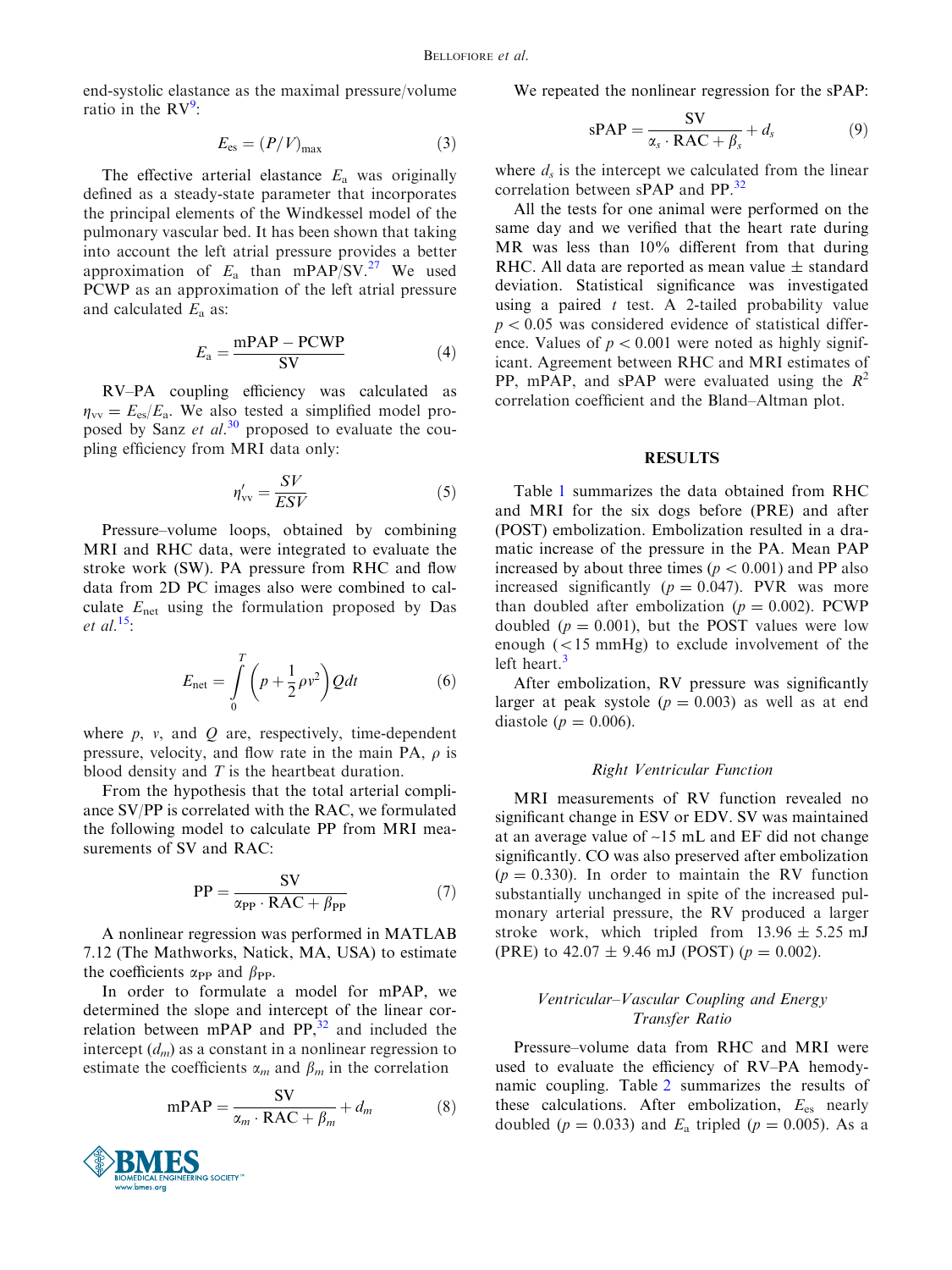<span id="page-4-0"></span>

| Parameter         | Technique  | <b>PRE</b>        | <b>POST</b>                   | p value |
|-------------------|------------|-------------------|-------------------------------|---------|
| $mPAP$ (mmHg)     | <b>RHC</b> | $13.00 \pm 2.19$  | $36.00 \pm 8.74***$           | < 0.001 |
| sPAP (mmHg)       | <b>RHC</b> | $17.50 \pm 2.51$  | $48.67 \pm 14.77$ *           | 0.003   |
| $dPAP$ (mmHg)     | <b>RHC</b> | $9.17 \pm 2.86$   | $28.50 \pm 5.68***$           | < 0.001 |
| $PP$ (mmHg)       | <b>RHC</b> | $8.33 \pm 3.01$   | $20.17 \pm 9.56^*$            | 0.047   |
| PCWP (mmHq)       | <b>RHC</b> | $5.00 \pm 2.10$   | $10.17 \pm 1.47$ <sup>*</sup> | 0.001   |
| RVESP (mmHg)      | <b>RHC</b> | $18.67 \pm 3.39$  | $49.00 \pm 13.49^*$           | 0.003   |
| RVEDP (mmHg)      | <b>RHC</b> | $3.50 \pm 1.38$   | $7.33 \pm 1.37$ <sup>*</sup>  | 0.006   |
| PVR (Woods units) | <b>RHC</b> | $6.39 \pm 1.38$   | $15.70 \pm 4.07*$             | 0.002   |
| ESV (mL)          | <b>MRI</b> | $21.95 + 11.19$   | $24.76 \pm 9.48$              | 0.414   |
| EDV (mL)          | <b>MRI</b> | $36.83 \pm 13.12$ | $39.43 \pm 9.84$              | 0.605   |
| $SV$ (mL)         | MRI        | $14.88 \pm 3.54$  | $14.67 \pm 2.91$              | 0.912   |
| EF%               | <b>MRI</b> | $42.96 \pm 11.69$ | $38.69 \pm 10.91$             | 0.215   |
| CO (L/min)        | <b>MRI</b> | $1.18 \pm 0.30$   | $1.32 \pm 0.36$               | 0.330   |

mPAP, mean pulmonary arterial pressure; sPAP, systolic pulmonary arterial pressure; dPAP, diastolic pulmonary arterial pressure; PP, pulse pressure; PCWP, pulmonary capillary wedge pressure; RVESP, right ventricular end systolic pressure; RVEDV, right ventricular end diastolic pressure; PVR, pulmonary vasculature resistance; ESV, end systolic volume; EDV, end diastolic volume; SV, stroke volume; EF, ejection fraction; CO, cardiac output.

 $*p$  < 0.05,  $**p$  < 0.001.

TABLE 2. Contractility, afterload, coupling efficiency and RV performance calculated before (PRE) and after (POST) embolization.

| Parameter                 | Definition                                        | <b>PRE</b>       | <b>POST</b>        | p value |
|---------------------------|---------------------------------------------------|------------------|--------------------|---------|
| $E_{\text{es}}$ (mmHg/mL) | $E_{\rm es} = (P/V)_{\rm max}$                    | $1.54 \pm 0.51$  | $2.47 \pm 0.91^*$  | 0.033   |
| $E_a$ (mmHg/mL)           | $E_a = (mPAP - PCWP)/SV$                          | $0.55 \pm 0.07$  | $1.83 \pm 0.68^*$  | 0.005   |
| $\eta_{\rm VV}$           | $\eta_{\rm{VV}} = E_{\rm{es}}/E_{\rm{a}}$         | $2.69 \pm 0.95$  | $1.37 + 0.55^*$    | 0.009   |
| $\eta'_{VV}$ (MRI)        | $\eta'_{VV}$ (MRI) = SV/ESV                       | $0.82 \pm 0.36$  | $0.69 \pm 0.38$    | 0.317   |
| SW (mJ)                   |                                                   | $13.96 + 5.25$   | $42.07 \pm 9.46^*$ | 0.002   |
| $E_{\text{net}}$ (mJ)     | $E_{\text{net}} = \int_0^T (p+0.5 \rho v^2) Q dt$ | $27.66 \pm 5.40$ | 63.10 $\pm$ 20.24* | 0.007   |
| $E_{\text{net}}$ /SW      |                                                   | $2.49 \pm 1.91$  | $1.59 \pm 0.72$    | 0.227   |

Primed coupling efficiency is calculated from MRI data only.<sup>[30](#page-9-0)</sup>

 $E_{\text{es}}$ , end systolic elastance;  $E_{\text{a}}$ , arterial elastance;  $\eta_{\text{VV}}$ , RV–PA hemodynamic coupling efficiency; SW, stroke work;  $E_{\text{net}}$  net energy transfer. \*  $p < 0.05$ , \*\*\*  $p < 0.001$ .

result, the coupling efficiency  $\eta_{vv}$  decreased from  $2.69 \pm 0.95$  before embolization to  $1.37 \pm 0.55$  after embolization ( $p = 0.009$ ).

The values of  $\eta'_{\text{vv}}$  calculated from MRI data only<sup>[30](#page-9-0)</sup> using Eq. [\(5](#page-3-0)) were lower than  $\eta_{vv}$ . In fact  $\eta'_{vv}$  was lower than unity even before embolization, and the decrease after embolization was not significant ( $p = 0.317$ ).

The net energy  $E_{\text{net}}$  transferred to blood was more than doubled after embolization ( $p = 0.007$ ). The net energy transfer ratio  $E_{\text{net}}/SW$  was only moderately decreased  $(p = 0.227)$ .

### Pulmonary Artery Flow

Mean blood flow through the main PA did not change significantly from PRE to POST ( $p = 0.089$ ). Flow was unevenly split between left and right PA, as shown in Fig. [2.](#page-5-0) The difference between left PA mean flow and right PA mean flow was significant before embolization ( $p = 0.016$ ) and even more significant after embolization ( $p = 0.004$ ). The left-to-right flow ratio was reduced from  $0.70 \pm 0.20$  (PRE) to  $0.55 \pm 0.12$  (POST), although the change was not significant ( $p = 0.224$ ).

# Arterial Stiffening

The total arterial compliance, SV/PP, decreased from  $1.87 \pm 0.44$  mL/mmHg (PRE) to  $0.91 \pm 0.57$ mL/mmHg (POST) ( $p = 0.039$ ). The relative area change (RAC) of the main, left, and right PA, as measured by 2D PC MRI, also decreased and differences between left and right PA were evident (Fig. [3](#page-5-0)). In the main PA, the RAC dropped from  $0.40 \pm 0.05$ (PRE) to  $0.25 \pm 0.08$  (POST) ( $p = 0.025$ ). Similarly, the RAC was decreased in the left PA ( $p = 0.008$ ). In contrast, the RAC of the right PA did not change significantly ( $p = 0.330$ ).

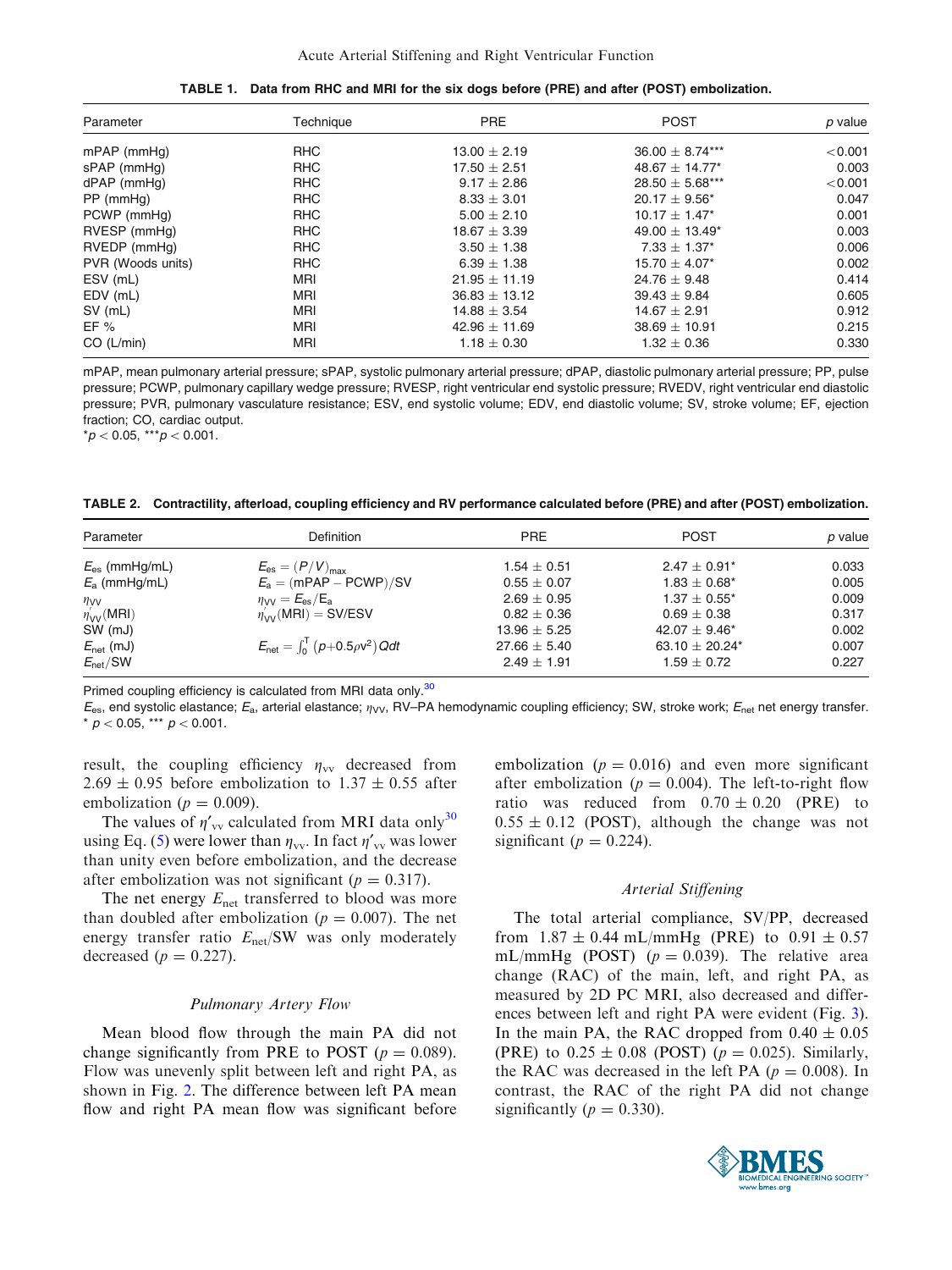<span id="page-5-0"></span>

FIGURE 2. Mean blood flow through the left and right PA, before and after embolization ( $\sqrt{p}$  < 0.05 between left and right PA).



FIGURE 3. Relative area change (RAC) for the main, left, and right PA, before (PRE) and after (POST) embolization  $(*p<0.05, **p<0.001).$ 

We correlated the total arterial compliance, SV/PP, with the RAC measured at a single location in each of the large PAs. The scatter plot in Fig. 4 shows that SV/PP has a strong correlation with the RAC calculated in the main PA ( $R^2 = 0.918$ ). We found poorer correlation with the RAC in the left PA ( $R^2 = 0.372$ ) and no correlation with the RAC in the right PA  $(R^2 = 0.004)$ .

We performed a nonlinear regression of the correlation for PP (Eq. [7](#page-3-0)), using the RAC measured in the main PA. The regression coefficients were estimated as  $\alpha_{PP} = 6.41$  mL/mmHg and  $\beta_{PP} = -0.705$  mL/mmHg. In Fig. 5a we plot PP<sub>MRI</sub> vs. PP<sub>RHC</sub> ( $R^2 = 0.965$ ). Figure 5b shows the Bland–Altman plot of the difference between  $PP_{MRI}$  and  $PP_{RHC}$ . The small bias and limits of agreement, along with the lack of any clear pattern or variance dependence on mean PP, indicate a good agreement between  $PP<sub>MRI</sub>$  and  $PP<sub>RHC</sub>$ .



FIGURE 4. Relative area change (RAC) for the main PA, plotted as a function of SV/PP. Open and filled circles indicate PRE and POST embolization, respectively.



FIGURE 5. (a) Comparison of  $PP_{MRI}$  and  $PP_{RHC}$ . Line of equality is included. (b) Bland–Altman plot of the difference between PP<sub>MRI</sub> and PP<sub>RHC</sub>. The bias is 0.074 mmHg and the standard deviation is 1.72 mmHg, resulting in limits of agreement of -3.29 and 3.44 mmHg (displayed as dashed lines). Open and filled circles indicate PRE and POST embolization, respectively.

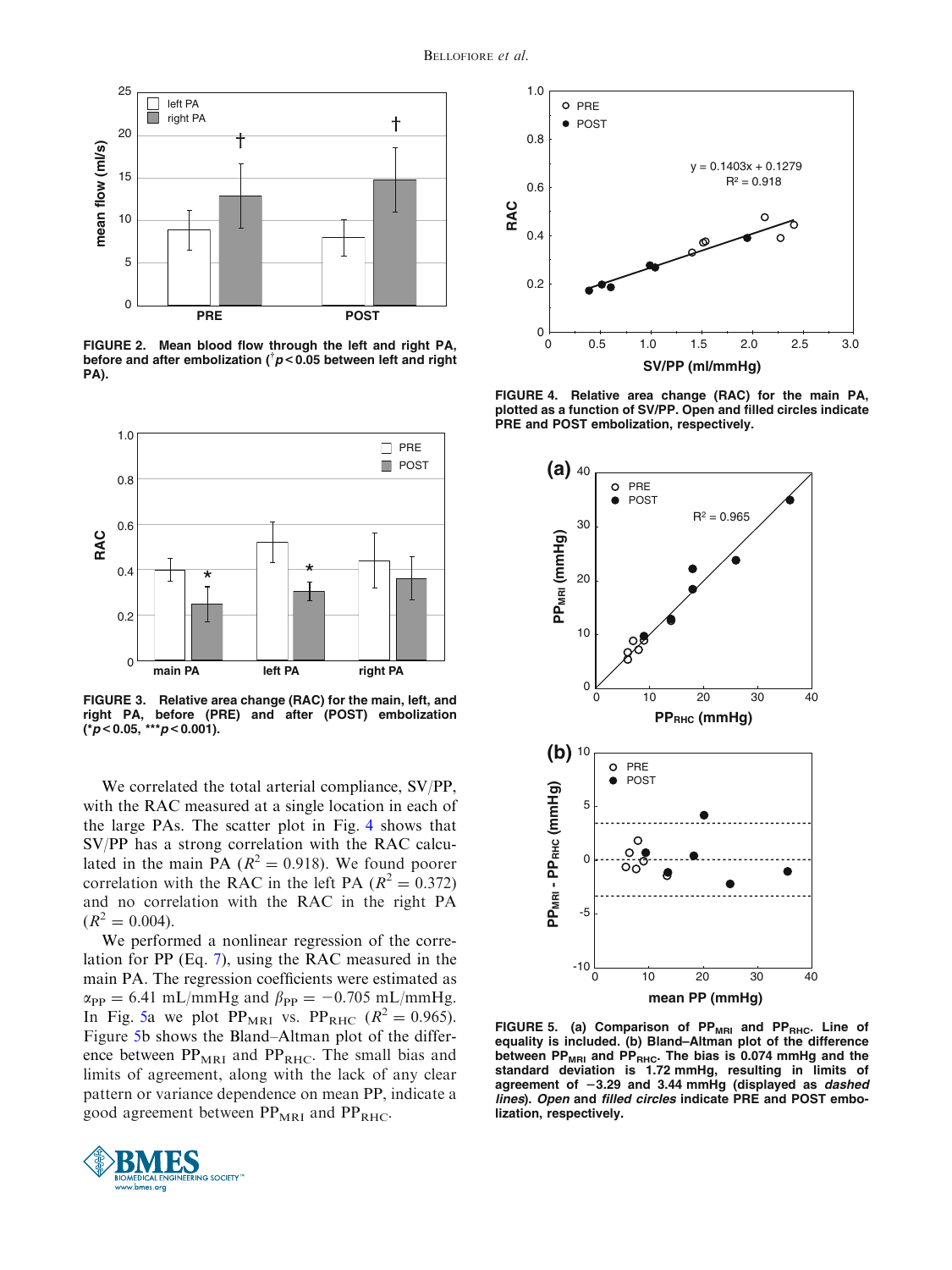The pulse pressure exhibited a good linear correlation with mPAP ( $R^2 = 0.775$ ) and a strong linear correlation with sPAP ( $R^2 = 0.888$ ). The intercepts of the linear correlations, required as inputs in Eqs.  $(8)$  $(8)$  and  $(9)$ , were found to be  $d_m = 6.06$  mmHg and  $d_s = 5.00$  mmHg. From nonlinear regression of the correlation for mPAP (Eq. [8](#page-3-0)) we estimated  $\alpha_m = 4.65$  mL/mmHg and  $\beta_m =$  $-0.486$  mL/mmHg. The correlation between mPAP<sub>MRI</sub> and mPAP<sub>RHC</sub> is shown in Fig. 6a ( $R^2 = 0.786$ ) and 6-B (Bland–Altman plot). Using the correlation for sPAP (Eq. [9](#page-3-0)), we estimated  $\alpha_s = 3.12 \text{ mL/mmHg}$  and  $\beta_s = -0.332$  mL/mmHg. The agreement between  $sPAP<sub>MRI</sub>$  and  $sPAP<sub>RHC</sub>$  (Figs. 6c, 6d) is similar to the results found for mPAP. The stronger correlation coefficient ( $R^2 = 0.887$ ) can be attributed to the wider range of sPAP values.

# DISCUSSION

The main finding of this study is that a near tripling of mPAP caused by acute embolization does not impair RV function or decouple the RV from the pulmonary vasculature. After embolization, stroke volume and ejection fraction were preserved and, in spite of the increase in afterload  $(E_a)$ , the RV increased its contractility  $(E_{es})$  sufficiently to prevent hemodynamic uncoupling. We found that the elastance ratio was decreased by about 50%, but remained in a range  $(1 < \eta_{vv} < 2)$  where, according to theory, stroke work can be increased without significant impact on RV function.<sup>10</sup> These results are consistent with several previous investigations of acute embolization, which demonstrated preservation of RV function and



FIGURE 6. Comparison of mPAP (a) and sPAP (c) evaluated from MRI and RHC. Line of equality is included. Bland–Altman plot of the difference between MRI and RHC estimates of mPAP (b) and sPAP (d). For the mPAP the bias is 0.428 mmHg and the standard deviation is 6.28 mmHg, so the limits of agreement are  $-11.9$  and 12.7 mmHg (displayed as dashed lines). For the sPAP the bias is 0.502 mmHg and the standard deviation is 6.50 mmHg. The limits of agreement are -12.2 and 13.2 mmHg (displayed as dashed lines). Open and filled circles indicate PRE and POST embolization, respectively.

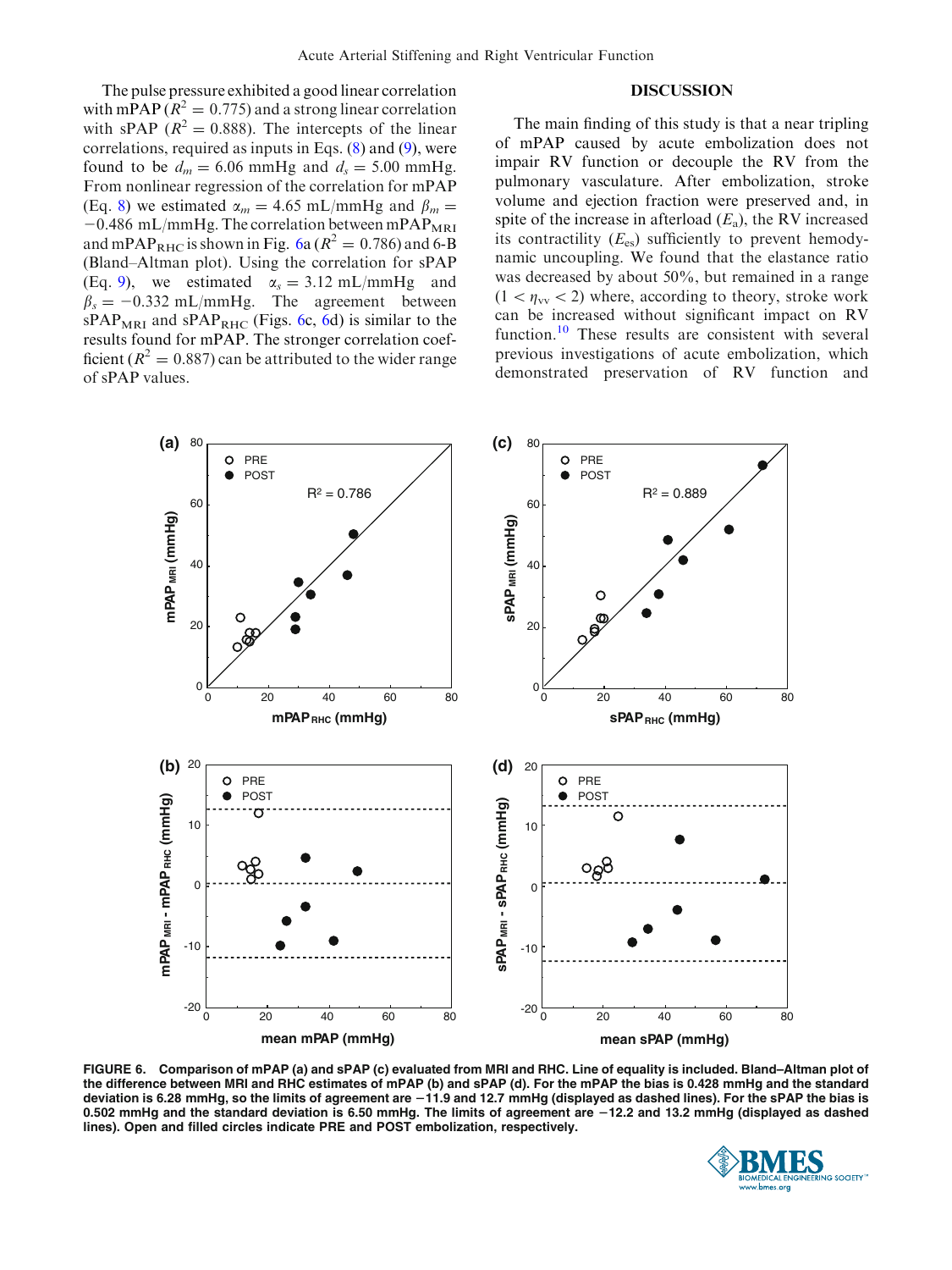$RV-PA$  coupling in dogs and goats<sup>[33](#page-9-0)</sup> and pigs.<sup>[16,18](#page-9-0)</sup> In contrast with a recent study on acutely embolized  $pigs<sub>1</sub><sup>21</sup>$  $pigs<sub>1</sub><sup>21</sup>$  $pigs<sub>1</sub><sup>21</sup>$  our study showed that adequate coupling is maintained when the mean pulmonary arterial pressure is nearly tripled.

Our results also demonstrate good agreement between the novel energy analysis proposed by Das *et al.*<sup>[15](#page-8-0)</sup> and the elastance ratio method  $(\eta_{vv})$ . While both the SW produced by the RV and the net energy  $E_{\text{net}}$  transferred to the blood flow increased after embolization, the ratio  $E_{\text{net}}/SW$  showed a 36% (non significant) decrease, similar to  $\eta_{vv}$ . Although  $E_{net}/SW$ is not strictly an efficiency (tissue elasticity and friction losses are not accounted for $^{15}$  $^{15}$  $^{15}$ ), the moderate decrease observed here points to a potential reduction in the ability of RV to efficiently transfer energy to the blood pool. This approach to hemodynamic analysis also confirms our hypothesis that in acute PH the RV–PA system is able to preserve its functionality without uncoupling. To do so, the RV increases contractility and shifts towards maximum work at the expense of a modest reduction in efficiency.

We also tested a model proposed recently to assess the hemodynamic coupling efficiency from MRI mea-surements only.<sup>[30](#page-9-0)</sup> The parameter  $\eta'_{vv}$  (Eq. [5\)](#page-3-0) showed no significant change after embolization. However, it was lower than unity in both PRE and POST conditions, which according to the theory would imply a severe impairment of RV function even in the normotensive state. As this model clearly overestimates  $E_a$ (PCWP is neglected), the threshold value of  $\eta'_{\rm vv}$  from healthy to failing RV may be lower than the generally accepted value  $\eta_{vv} = 1$ .

PA area strain (RAC) and total arterial compliance (SV/PP) were decreased after embolization. In the absence of arterial remodeling (wall thickening or alterations of the collagen content), acute stiffening was related to the pressure-induced stretching of the PAs. This mechanism can be quite different from the progressive loss of arterial compliance observed in chronic PH where long-term adaptation plays a major role. In future studies, comparing the characteristics of acute and chronic stiffening could provide new insight into the progression of the disease and the role of proximal PA function in mediating RV failure.

We demonstrated that total arterial compliance, SV/PP, has a strong linear correlation with the RAC in the main PA. The ratio SV/PP, although known to overestimate the true arterial compliance, has attracted large interest because of its simple formulation and excellent correlation with more accurate measures of arterial compliance. $31$  Also, SV/PP is a strong predictor of mortality in PAH $^{25}$  $^{25}$  $^{25}$  However, direct evaluation of SV/PP requires invasive measurement of pulse pressure in the PA. The RAC represents the PA area



strain, or relative deformation, and as such is not a measure of compliance. However, since sPAP and  $dPAP$  are linearly correlated,<sup>[32](#page-9-0)</sup> the RAC is a valid surrogate of the local arterial stiffness coefficient  $\beta = \ln(sPAP/dPAP)/(2RAC)$  and can be obtained in a noninvasive fashion from MRI measurements at a single location in any of the extralobar PAs.

From the linear correlation between SV/PP and RAC, we developed an empirical correlation (Eq. [7\)](#page-3-0) to assess PP non-invasively from MRI measurements of SV and RAC. Pulse pressure is a significant independent predictor of all-cause cardiovascular mortal-ity,<sup>[4](#page-8-0)</sup> although its prognostic value in PAH has been questioned.<sup>[5](#page-8-0)</sup> Our analysis showed that values of PP estimated from MRI data are in excellent agreement with the measurements from RHC. Since we found that in moderate, acute pulmonary embolism SV is preserved, Eq. ([7\)](#page-3-0) demonstrates an inverse relationship between PP and RAC. Therefore, invasive measurement of PA pressures can be replaced with noninvasive assessment of RAC to monitor PA function in acute PH.

Taking advantage of the linear correlation of PP with mPAP and sPAP, we extended our analysis to formulate a model for noninvasive evaluation of mPAP and sPAP. For both parameters, the estimates based on MRI showed very little bias with respect to the RHC measurements and no clear pattern in the Bland–Altman plot, although the limits of agreement were broader than in the correlation proposed for  $PP_{MRI}$ .

This study has a number of limitations. RHC measurements of pressure and MRI measurements of volumes and flow were not performed simultaneously. However, all the tests for one animal were performed on the same day and we verified that the heart rate during MR was less than 10% different from that during RHC. To measure the end systolic elastance (Eq. [3](#page-3-0)) we assumed that the volume-axis intercept of the ESPVR could be neglected. Since we did not alter the RV preload, we could not verify the validity of that assumption, nor did we use a multiple beat assessment of  $E_{\text{es}}$ . We did not use the single beat method in this study, because its validity in the right heart has been questioned.<sup>[7,](#page-8-0)[24](#page-9-0)</sup> We believe that evaluating RV contractility without altering preload is still an unsolved problem.

The evaluations of the noninvasive estimates of PP, mPAP, and sPAP were based on a limited population in a single species. In addition, in acute embolization there is no remodeling of PA or RV and thus the arterial stiffening observed in our study is due to the stretching of the PA caused by pressure elevation as noted above. The linear correlation between total arterial compliance and local relative area change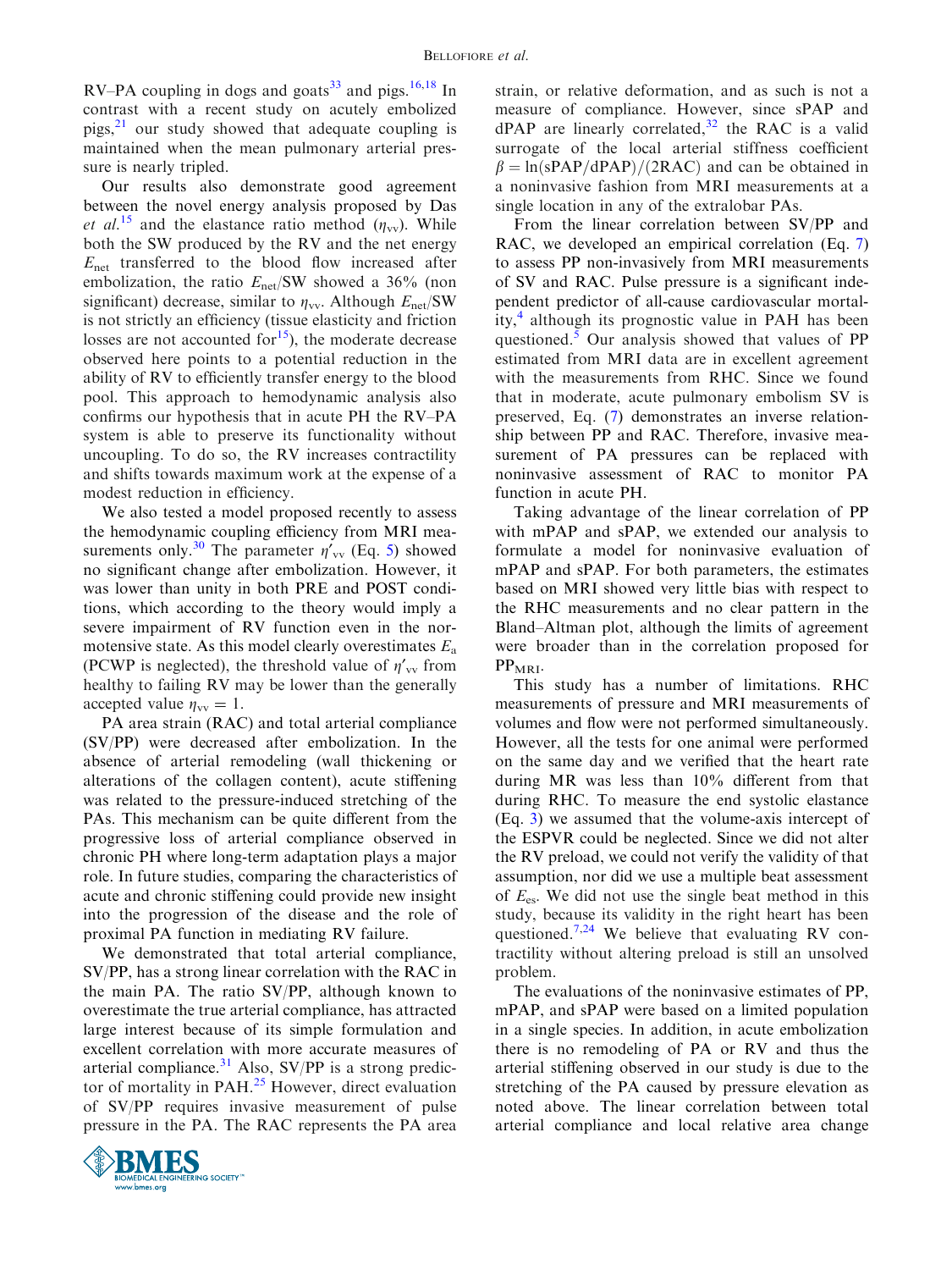<span id="page-8-0"></span>might no longer be valid in the presence of significant arterial remodeling. Therefore further investigation will be necessary to test this approach in chronic PH and clinically.

Our results seem to indicate that embolization was unevenly distributed between the left and right sides of the pulmonary vasculature. This may be related to the poor correlation between total arterial compliance and the RAC measured in the right PA. Indeed, the RAC in the right PA did not exhibit a significant change from PRE to POST. We conjecture that, since the branching of the main PA presents a sharper change of direction for the blood flowing into the right PA, inertia could have produced a non-symmetric distribution of the emboli when they were injected from the right atrium. The result would have been a smaller increase in resistance in the right side of the pulmonary vasculature, which in turn could be responsible for the slight change in flow distribution after embolization (Fig. [2\)](#page-5-0) as well for the modest decrease of RAC in the right PA. We speculate that if comparable embolization occurred in the left and right PA, the total arterial compliance would correlate with RAC in all three PA segments.

### **CONCLUSIONS**

Acute pulmonary embolization of healthy dogs induced a dramatic stiffening of the PA and led to increased stroke work. In response to this acute insult, the RV was able to shift its working condition to preserve function and hemodynamic coupling with the PA. The increase in stroke work required a reduction in RV efficiency. Comparison to a model of chronic embolization will help us identify the mechanisms by which PA remodeling impairs RV function. We found good correlation between SV/PP and RAC in the main and left PA, which we developed into empirical models to estimate PP, mPAP, and sPAP non-invasively from MRI measurements. The values of PP calculated with this correlation were in excellent agreement with PP from RHC. MRI estimates of mPAP and sPAP exhibited a good agreement with the RHC measurements. If confirmed in large animal models of chronic PAH and clinically, these results may be a significant advance towards noninvasive monitoring of PAH.

### ACKNOWLEDGMENTS

The authors gratefully acknowledge funding support from NIH 1R01HL105598 (NCC) and Department of Radiology (CJF).

# REFERENCES

- <sup>1</sup>Asanoi, H., S. Sasayama, and T. Kameyama. Ventriculoarterial coupling in normal and failing heart in humans. Circ. Res. 65(2):483–493, 1989. <sup>2</sup>
- <sup>2</sup>Badano, L. P., C. Ginghina, J. Easaw, D. Muraru, M. T. Grillo, P. Lancellotti, B. Pinamonti, G. Coghlan, M. P. Marra, B. A. Popescu, and S. De Vita. Right ventricle in pulmonary arterial hypertension: haemodynamics, structural changes, imaging, and proposal of a study protocol aimed to assess remodelling and treatment effects. Eur. J. Echocardiogr. 11(1):27–37, 2010. <sup>3</sup>
- Barst, R. J., M. McGoon, A. Torbicki, O. Sitbon, M. J. Krowka, H. Olschewski, and S. Gaine. Diagnosis and differential assessment of pulmonary arterial hypertension. J. Am. Coll. Cardiol. 43(12 Suppl S):40S-47S, 2004.
- Benetos, A., M. Safar, A. Rudnichi, H. Smulyan, J. Richard, P. Ducimetière, and L. Guize. Pulse pressure: a predictor of long-term cardiovascular mortality in a French male population. Hypertension 30(6):1410–1415, 1997.
- 5 Blyth, K. G., R. Syyed, J. Chalmers, J. E. Foster, T. Saba, R. Naeije, C. Melot, and A. J. Peacock. Pulmonary arterial pulse pressure and mortality in pulmonary arterial hypertension. Respir. Med. 101(12):2495-2501, 2007.
- <sup>6</sup>Brimioulle, S., P. Wauthy, P. Ewalenko, B. Rondelet, F. Vermeulen, F. Kerbaul, and R. Naeije. Single-beat estimation of right ventricular end-systolic pressure–volume relationship. Am. J. Physiol. Heart Circ. Physiol. 284(5): H1625–H1630, 2003.
- <sup>7</sup>Brimioulle, S., P. Wauthy, and R. Naeije. Single-Beat evaluation of right ventricular contractility. Crit. Care Med. 33(4):917-918, 2005.
- Bristow, M. R., L. S. Zisman, B. D. Lowes, W. T. Abraham, D. B. Badesch, B. M. Groves, N. F. Voelkel, D. M. Lynch, and R. A. Quaife. The pressure-overloaded right ventricle in pulmonary hypertension. Chest 114(1 Supplement):101S–106S, 1998.
- <sup>9</sup> Brown, K. A., and R. V. Ditchey. Human right ventricular end-systolic pressure–volume relation defined by maximal elastance. *Circulation* 78(1):81–91, 1988.
- $^{10}$ Burkhoff, D., and K. Sagawa. Ventricular efficiency predicted by an analytical model. Am. J. Physiol. 250(6):
- R1021–R1027, 1986.<br><sup>11</sup>Champion, H. C., E. D. Michelakis, and P. M. Hassoun. Comprehensive invasive and noninvasive approach to the right ventricle-pulmonary circulation unit. Circulation
- 120(11):992–1007, 2009.<br><sup>12</sup>Chantler, P. D., E. G. Lakatta, and S. S. Najjar. Arterialventricular coupling: mechanistic insights into cardiovascular performance at rest and during exercise. J. Appl.
- Physiol. 105(4):1342–1351, 2008.<br><sup>13</sup>Chin, K. M., N. H. S. Kim, and L. J. Rubin. The right ventricle in pulmonary hypertension. Coron. Artery Dis.  $16(1):13-18$ , 2005.
- <sup>14</sup>D'Alonzo, G. E., R. J. Barst, S. M. Ayres, E. H. Bergofsky, B. H. Brundage, K. M. Detre, A. P. Fishman, R. M. Goldring, B. M. Groves, and J. T. Kernis. Survival in patients with primary pulmonary hypertension. Results from a national prospective registry. Ann. Intern. Med.
- 115(5):343–349, 1991. 15Das, A., R. K. Banerjee, and W. M. Gottliebson. Right ventricular inefficiency in repaired tetralogy of fallot: proof of concept for energy calculations from cardiac MRI data. Ann. Biomed. Eng. 38(12):3674–3687, 2010.